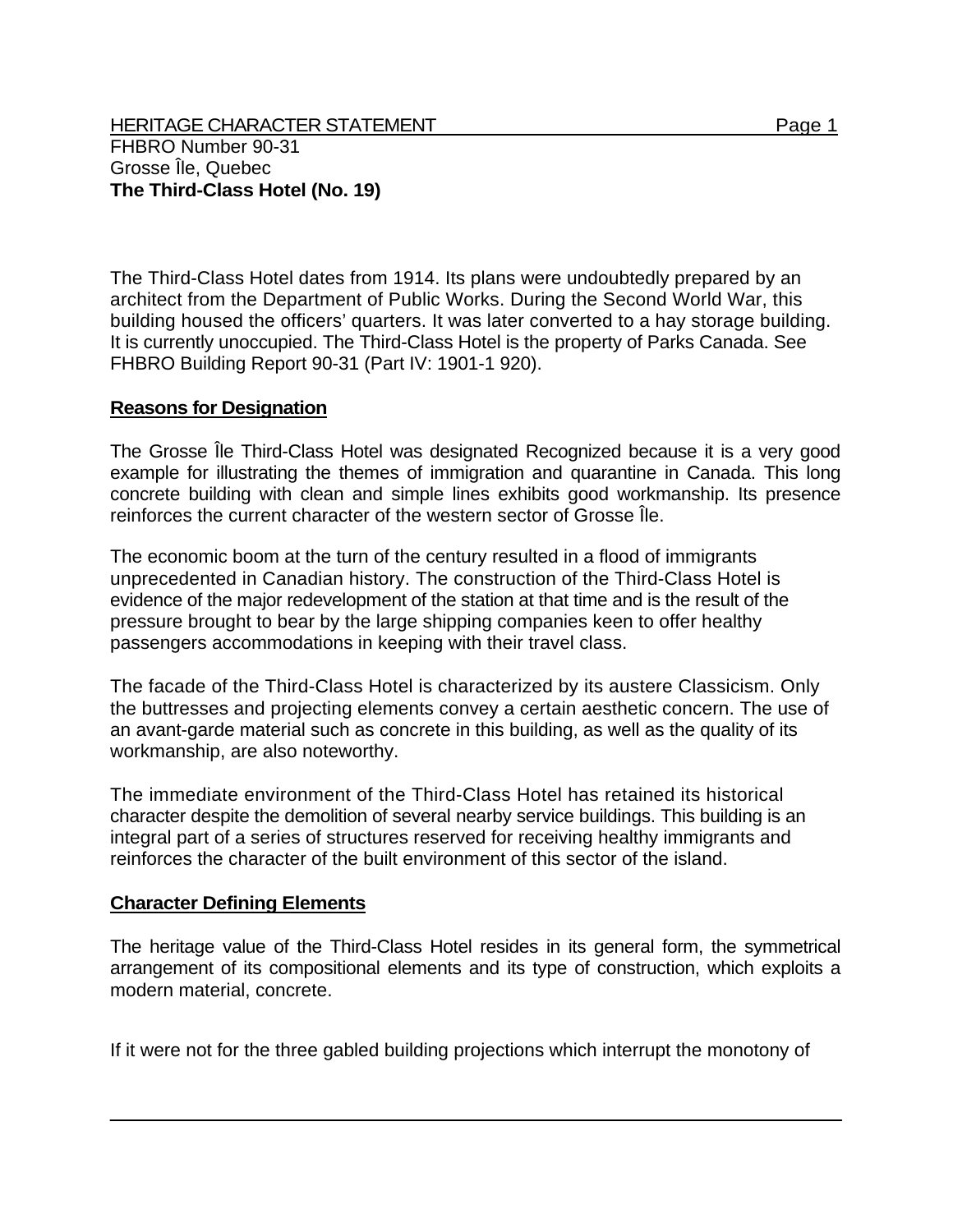HERITAGE CHARACTER STATEMENT FRIELD FOR A STATEMENT AND RAGE 2 FHBRO Number 90-31 Grosse Île, Quebec **The Third-Class Hotel (No. 19)** 

the long facade, as well as the buttresses, the front of this all-concrete hotel would be very monotonous. The symmetrical and repetitive alignment of the hung sash windows, on both storeys, further accentuates this austere effect. However, these compositional elements should be preserved since they reflect the building's function: accommodating immigrants who travelled in third class during the crossing. The location of the entrances at the extremities of the building should also be respected.

In this concrete building, the hung sash windows dominate the entire composition. It would be desirable to set up a good maintenance program in order to ensure their longevity. It is recommended that defective windows be repaired rather than changed; however, if one or more must be replaced, all aspects of the existing style should be faithfully reproduced. The same applies to the wooden awnings that protect the entrances. Finally, steps should be taken to protect the integrity of the parging and specialists should be retained to repair the old concrete.

Fire safety was ensured by outside metal staircases. Any work aimed at bringing the hotel up to standard should preserve these staircases, at least as interpretation elements, while meeting current safety standards. The integration of modern mechanical elements should also be done in way that is respectful and discreet.

The partitioning of this building is quite unusual in that it results in the following layout: a kitchen and dining room occupy the extremities of each floor, while the bathrooms are located in the centre, in the middle of the guest rooms. The Third-Class Hotel exemplifies modern and innovative guest accommodations, whereas the First-Class hotel, from 1912, followed the same general layout as the former hotel built in 1893.

The changes in use of the building have resulted in the disappearance of several of the original partitions and the modification of the existing partitions on the second floor. It would be appropriate to find a use for the building that would make it possible to maintain the original divisions, entrances and traffic patterns. The various historical phases of the building could be highlighted at the same time.

All of the old finishing elements such as the wooden floors, panelled walls, plaster surfaces, wood trim, hardware and staircases merit preservation. The period light fixtures add to the heritage character and should be left intact.

With the other detention hotels and the Old Wash House, the Third-Class Hotel forms a